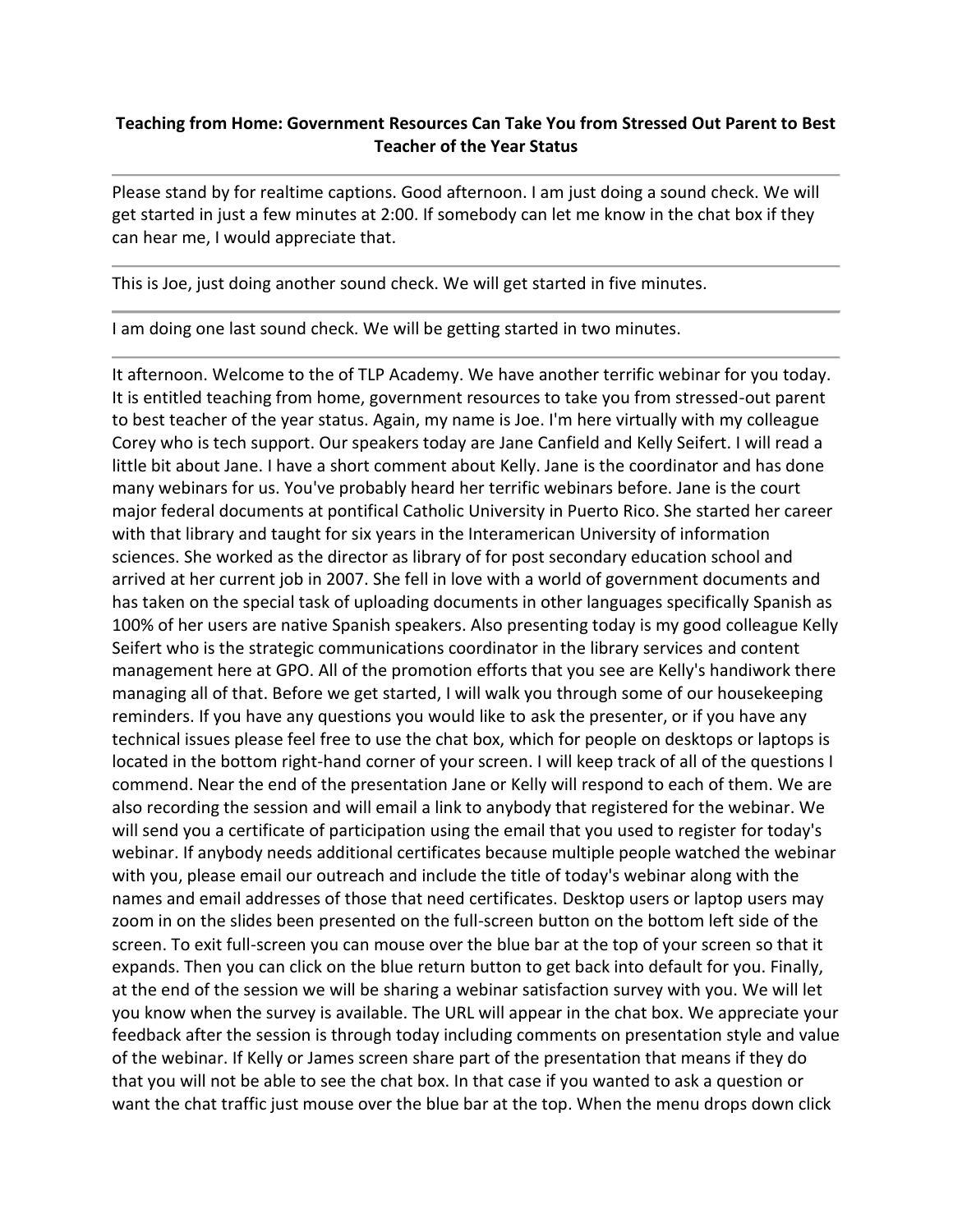on chat to enable the chat box. With that, I will hand it over to Jane and Kelly. They will take it from here.

Okay. Hopefully this will alleviate stress for those of you that are having a homeschool at this moment or are choosing to homeschool and those of you that are providing service to stressedout parents who are trying to work and homeschool at the same time in this unprecedented situation in which we are currently living. I will start with some brief statistics about homeschooling and then I will pass it to Kelly who will cover the guide. Some tips for homeschooling parents and then I will take it back to cover some specific resources and if we have a little time look at some of those live. Here we go. Here is the agenda that we are going to cover. Okay. This is from 2016 which is the latest published report from the national center of education statistics. Which does an annual report on homeschooling and tries to collect information on children who are homeschooled. The report will tell you that it is difficult because not all homeschooling children are registered in the school district. It can be a daunting process to collect these statistics. Homeschooling has been actually increasing in recent times. 1999 was the first year that the national Center for education statistics started collecting statistics for this report. At that point, their estimate was that 1.7% of all school students were homeschooled. That has increased to 3.4. In 2012, it was estimated that there were 1.8 million homeschool students in the United States. At the moment it is very difficult to locate accurate statistics on the number of children who are not in school. Certainly somewhere in the middle of March or 1 April, most of the 300 million schoolchildren who were currently quarantined in their homes were obviously out of school. Many of them will return to school and as we all know, those things are happening depending upon where you live and what state and even in one local school district. Those things are happening now and you will need to keep up with what is going on in your local area. Some parents may have discovered that they like homeschooling and it benefited the children and they choose in the middle of the pandemic to continue doing so. Now I will pass Cedar County to begin the presentation.

My name is Kelly Seifert. I manage the communications and marketing for the Federal depository Library program at the U.S. government publishing office. Jane, will you pass me the presentation for

The first thing that I want to share with you today is an overview of Ben's guide to the U.S. government which is a free online resource. Our study is named for Benjamin Franklin. It was developed as a trusted site for U.S. government information. It was designed for children, obviously. It is open to anyone that wants to learn about the U.S. government, specifics, or historical U.S. government documents. As a web based resource Ben's Guide has been around since 1989 but the site was relaunched back in 2015 . It seems like yesterday. It certainly does not seem like five years ago. An important aspect of this redesign was that we had an official partnership with the American Association of school librarians. They are a division of the American Library Association. With that partnership focused on was content review and lesson plan development based on Ben's Guide content. We worked with a group of volunteer school librarians to review all of the educational content that we provide age appropriately. In addition, they have developed five lesson plans integrated with the content of the website. So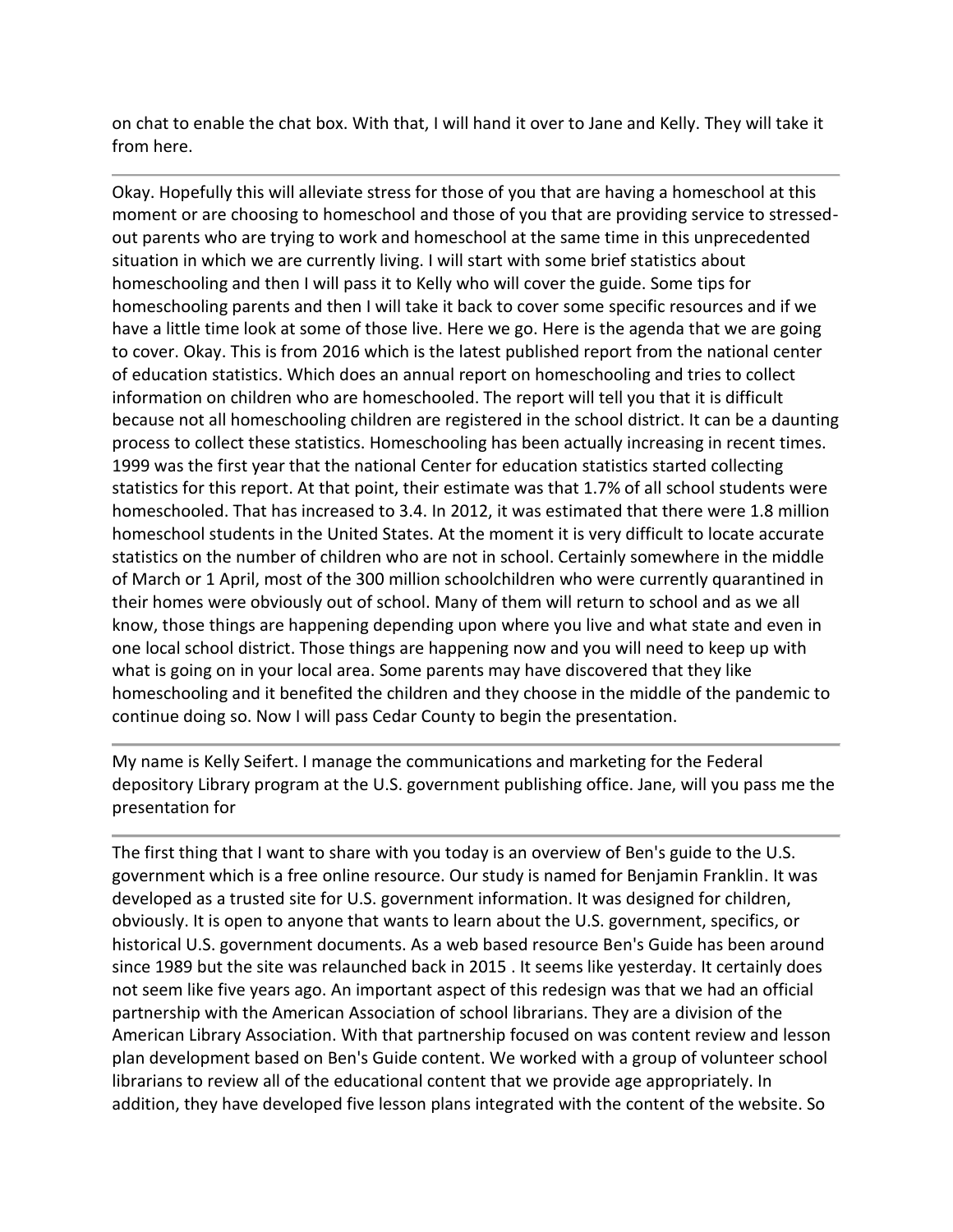starting on the home page, we see that Ben is welcoming you to Washington. You see historical buildings. You see a red brick building. For most of you that are not familiar, that is the publishing office. The facts about most of the different symbols and structures described in greater detail within the content area of the site. It is also developed for children and young adults. We have heard over and over that adults use Ben's Guide. A lot of English as a second language learners also use it because it does provide a lot of really good information about the U.S. government in plain language. Ben Franklin is an important figure to the U.S. government publishing office because of its role in the history of writing and editing and printing and publishing government documents. Here we had to devote a section to been. You can read about his early years as a printer and his scientific discovery is also his role as a diplomat and examples of his lasting legacy. At the bottom I circled one of the lesson plans created by our partnership, which is preparing to use Ben's guide. The site has learning adventures which are topics accessible from the badges on the homepage and also from the icon in the upper right of the site. We have divided into categories by age, three different levels. For each of the three levels we have information specifically developed for those age ranges. . Attorney person's mind 14 and Masters is 14 and up. The levels are historical reference to Ben Franklin. You can start learning the branches of government, for example at the apprentice level and learn the basic concept. At the next level you get more advanced concepts and at the master level there's a lot more detail and historical background. Each section builds on one another. There's information on branches of government and the election process. Historical documents federal and state government and also symbols of the government. The symbols, songs, and structures for the learning adventure is a little bit different. At the apprentice level there are descriptions for famous symbols like the Liberty Bell, American flag, and that the journey person level it's expanded into 28 different topics. Also at that level, each entry has a facts and figures section with really interesting and unusual information about each entry. Also relevant here is that we have included links to official agency websites to have more information on things like the National Park Service and national archives. It is a good resource that you know that you are getting reliable U.S. government resources and doing your research.. Each level of this will fit six of the most significant documents in the nation's history. Those are listed here. The more fun thing that the kids really like on the site are some of the games and activities. This one is very popular. It's the place the states game. It challenges you to match the states to the map. You can do it as easy here with the borders or if you want to be more challenged, which is really challenging, you can do it without the borders as well. Once you do that it shows you the names of the state capital.. We have a branch of mania game. You can match pictures and icons to the branch of government that they correspond to. The better you get at the game the faster they start falling. Kids love doing this, but the educational piece of this is that when the game is over you click on the blue eye button that you see in the bottom and you can learn more details behind the different icons that you see. Each branch is a separate game. You have the option of learning 30 different concepts across the three branches of government. These images here explain the concepts behind three of the icons for just the legislative branch alone. It is very detail and you and your child will get a lot of good detail about all of the branches of government. We also have, which I have made great use of lately, colorful and printable activities. We have quizzes, we have a word search game. We have a crossword for each of the grade levels in many cases. We have a matching game, connect the dots, and more. You can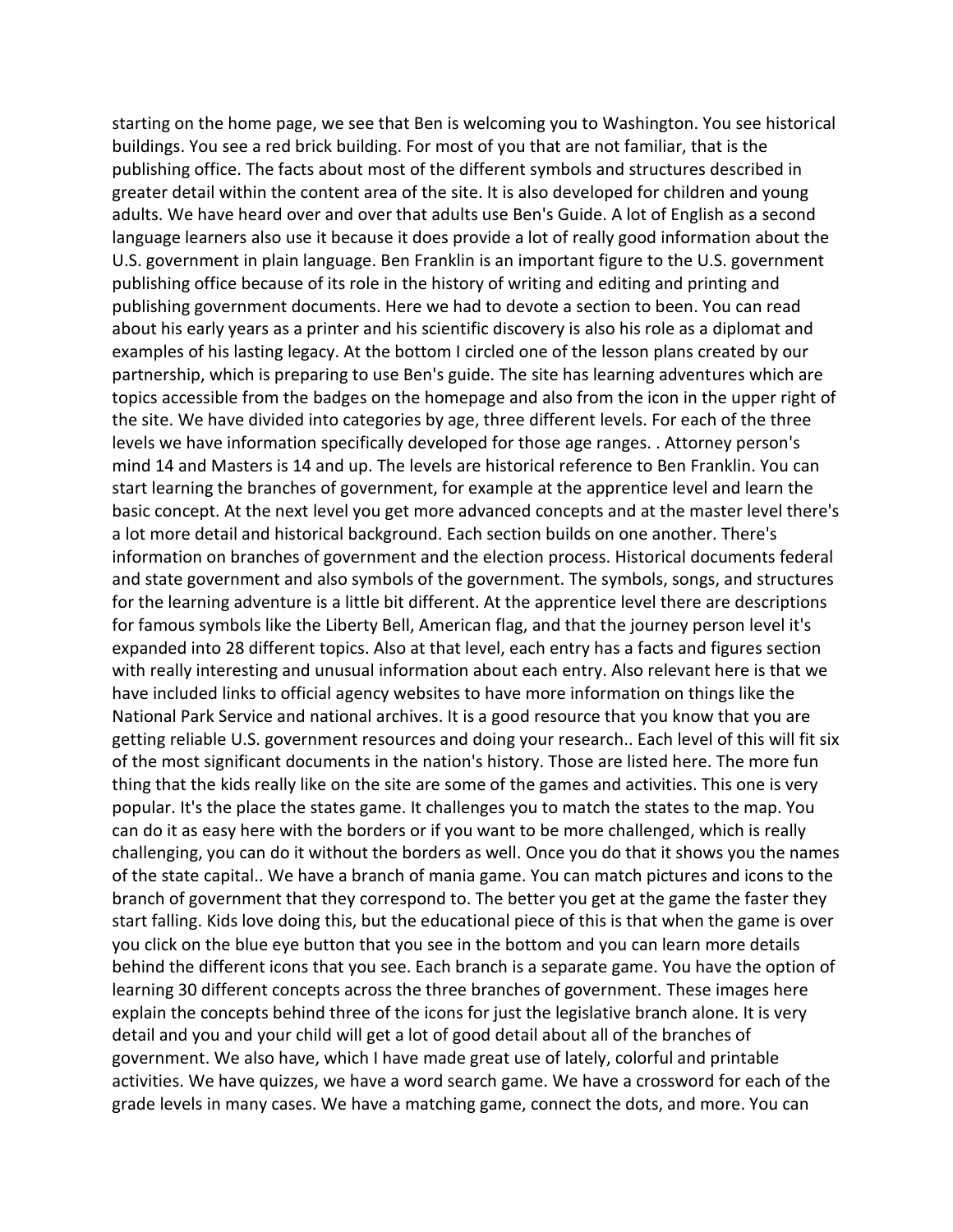print it out and the kids can use the guide to search for the answers or they can just test their knowledge. If you go to the parents and educators section you can add a link to your website. We have a widget available in two sizes for download. This is where you can also find two really good infographics on the branches of government. This lays out a very complicated process visually in an easy-to-understand way. It has to be downloaded or printed or you can use it as a visual learning tool. Here is the URL. We hope that you will take advantage of our free educational resource.. The next portion of the webinar is on homeschooling kids. Here is my caveat. I am no expert much like the rest of the parents around the world I was trusted to homeschooling in March completely unprepared without any expertise in teaching children and having a regular full-time job as most of you know it is a lot of fun. I am very fortunate that I did receive a lot of support from our school, which was absolutely wonderful. A lot of homeschooling websites out there provided a lot of great support and a lot of bouncing ideas off of other parents and tip swapping . They were all wonderful resources. I have compiled a couple of tips for all of you. One, set a schedule and stick to a routine. The caveat there is as much as possible. Take breaks when they need it or when you need it. Carve your schoolday around your workday as much as you can. It is all a puzzle. It's all about fitting in what you can, where you can. What I put up on the screen is just a sample schedule. I will say that sometimes it worked really well for us and sometimes it was a disaster. Obviously, flexibility is key in this new reality. I try to incorporate things that make the schoolday as close to the former routine. That actually kind of helped them. We started the day with the Pledge of Allegiance, I tried to engage them with some announcements. Some of them were a cool idea that we could do with their recessed downtime or just what's for dinner that night. Anything to kind of keep the normalcy of the routine another tip is create a learning space. From personal experience when we did not have a designated learning space it made a huge difference. The cows level was definitely exacerbated. So it does is dedicated learning space can make it easier for everyone to transition from schoolwork to other activities, considering that all of this is taking place under the same roof. Here are just a couple of tips for making your space comfortable and functional. Plan practically. Does not have to look beautiful. It does not have to be Pinterest were the. Make it as comfortable as possible. Some of the things that I came across was that, for example, we needed to get a proper mat to write on. Different tables in the house were not conducive to my kindergarten right in with a pencil. Suggested a designated mat or desk itself. I let them use blankets and beanbag chairs. I feel like if they were more comfortable they were more willing to learn and participate in what I was trying to help them with. What really worked for my younger child was one of these fidget seats. You can buy them. Teachers have them in all variations in the actual classroom.

Somebody's microphone is not muted. Can you look and see if you can find that.

Sorry about that. This picture is just literally made from a crate and a ball. A lot of kids have an issue with sitting still, and if they can fidget a little bit their brains can focus better. That is just one good tip. Also, get organized. I can't tell you how many stressful moments in my house could have been avoided from just having some plain old organization. None of us ever had the luxury to get organized before all of this began. Ahead of the new school year we have that opportunity. Things that I noticed went missing constantly, pens and pencils. I must have gone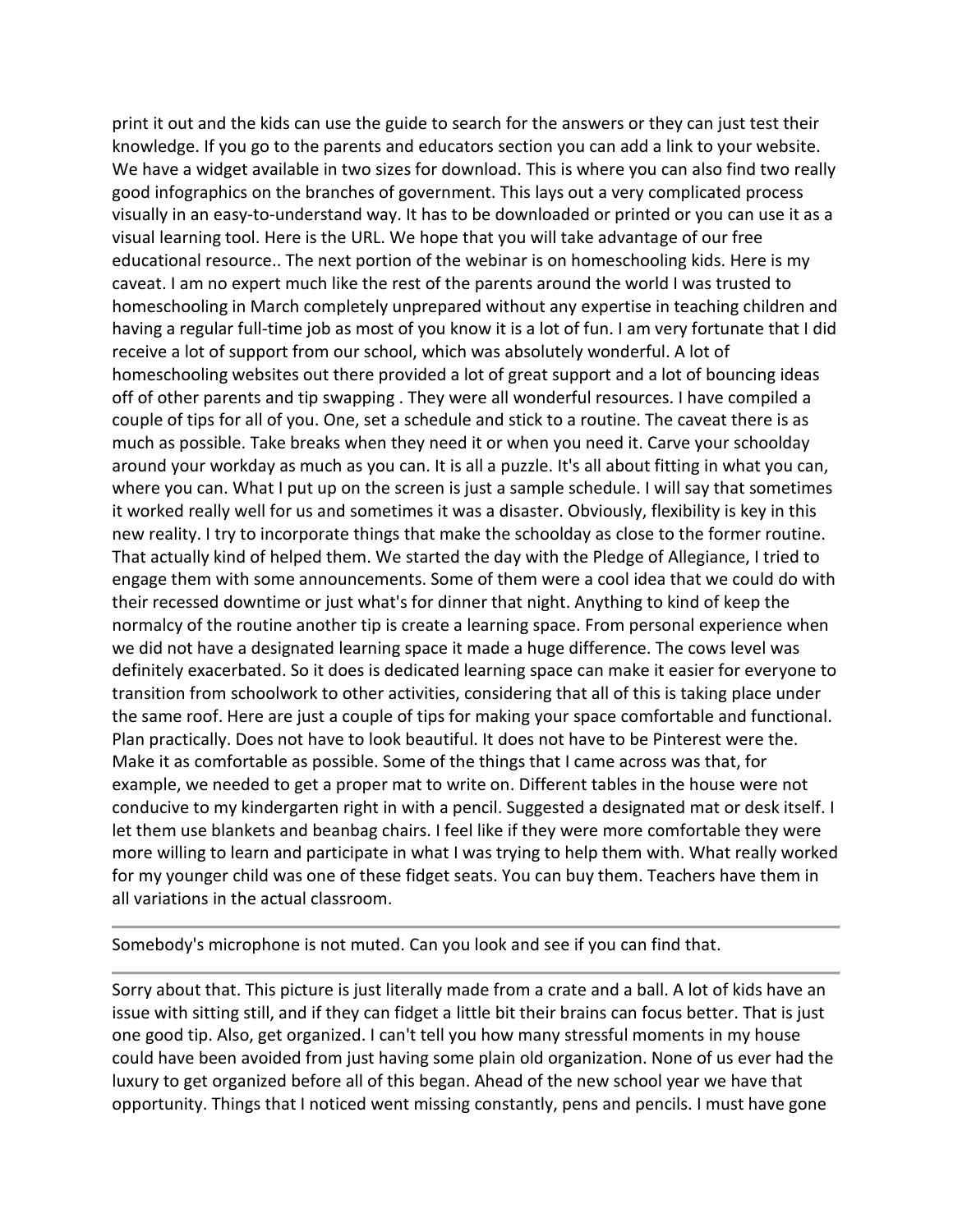through 50 different pencils. Erasers are another one. I discovered that kindergartners make a lot of mistakes and you need a lot of erasers and they also run away with the erasers so you need backup erasers to replace the ones that they ran away with. I have gone through so much wide world paper and scratch paper. Especially with my older child if you are doing math problems online on a tablet or a laptop there is no place to work out your work. For the younger kids, just constantly reinforcing the writing skills and practicing writing. And then some other things that you see here. I was trying to find some creative organizational ideas and I found some cool things online. One of those over the door sure boaters is great for separating various school supplies especially if you do not have a lot of space. A friend of mine had one of those rolling drawer organizers which is awesome because he can't get rid of it when you are done for the day and roll it back into your space when you need it. I see sums folks use old food jars that they have cleaned out to separate different school supplies. The shower caddy that you see here, just a couple of different ideas. Tailor your learning schedule to your child. I learned this. Both of my children were radically different. Prioritize the greatest needs. That is the beauty of teaching at home. If they are struggling at something you can take more time if you are supposed to and if they have something nailed down you can take time away from that and devote it to other things. I have heard and experienced that school is sending home a variety of different work. Some of it is going to be required for the day, some of it is supplemental. When I would find an area where one of my children was particularly struggling, I would try to go find some of that supplemental material on that topic to try to reinforce that and give them some more time with that. So what time of day are the most able to focus? I did not realize that this was a thing until homeschooling started. With their learning style, reading independently, notetaking writing things repeatedly. It is all just trial and error. Definitely try each and every method to see what works best for your child. And one thing that really rang true as every parent I have talked to, including myself. They are in school for six hours but you do not get six hours of work. While you are trying to work or just trying to keep them off of the tablet and the Xbox and everything else, folks are definitely reaching and brainstorming and trying to find other supplemental educational opportunities. A friend of mine created a mystery chart of options. The rope on pieces of paper different assignments that did not go with school assignments. These were just additional things as the children grew bored and needed more enrichment that they were missing from being in the classroom. Some of the things we have done, on earth day we went on a nature walk and looked for plants and birds and different insects. If you are on social media, a lot of different libraries and museums and aquariums run these virtual tours and events for it is something that lets the child feel like they are going to a field trip instead of just being at home. Conduct experiments and talk about why different reactions happen. Kids are so into that and you can search online. You can grow a garden or build a weather station. Some other things I have seen folks to is run a mock election. Especially if you have multiple children or they have relatives that want to participate you can pick a couple of issues, you create your platform then the kids can debate over those issues and hold an election. Also you can pick a historical figure and have the child research them and dress like them and write an autobiography. Of course, a very cool project. Been a globe, close your eyes, and learn about a new location on the planet. This is my youngest coworker here. He's about to be a first grader. Obviously, the things you do for the younger ones will be radically different than the things you do for the older ones. Just in your own home environment, what things can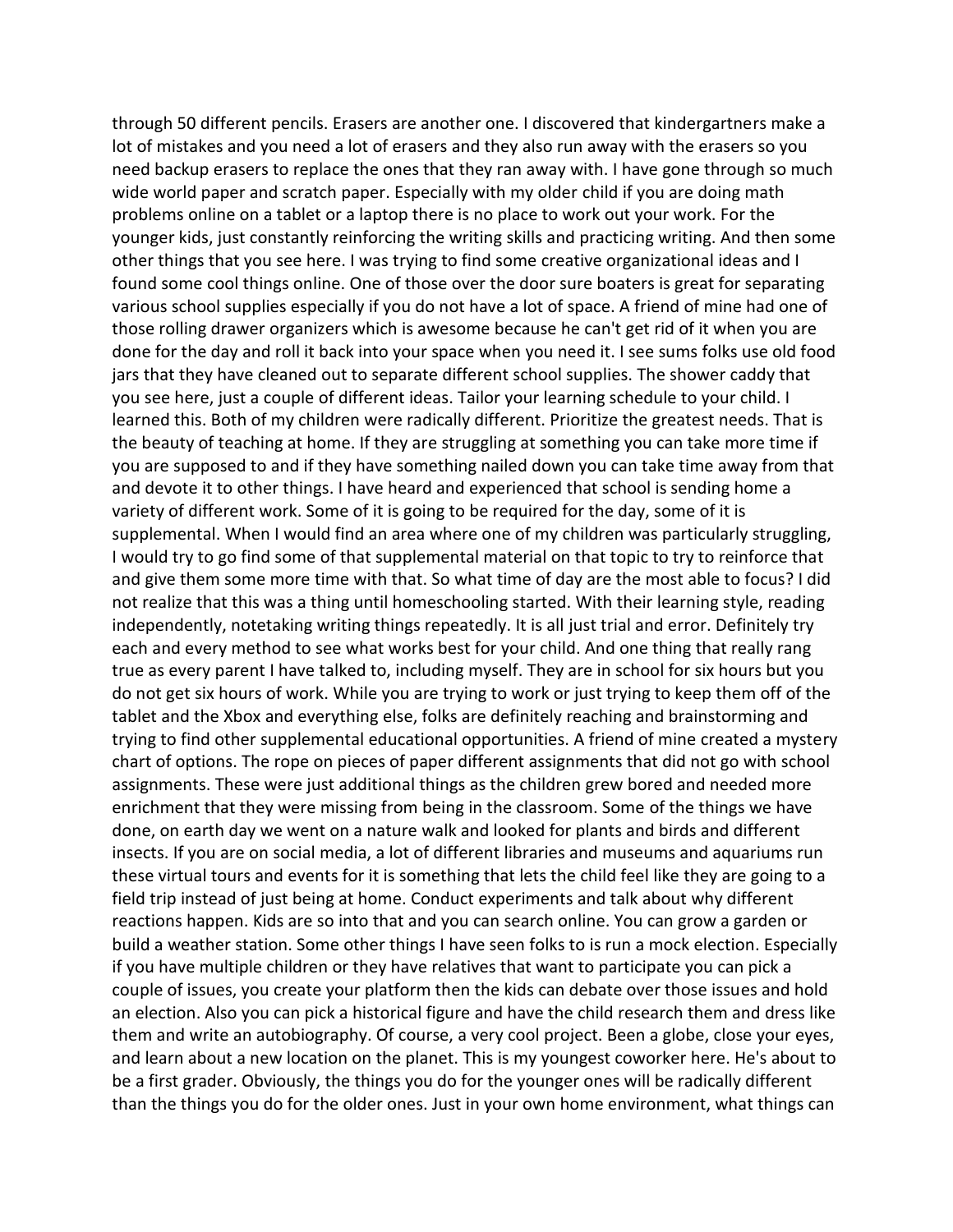you find that you can turn into an educational moment. For him last year we did a lot of go around the house and count how many doors we have. Go Tallie how many clocks we have are how many living things can we find in the house. We used dice for adding and subtracting. He thought we were just playing the game but he was actually learning. Practice writing with different things like should chalk, shaving cream, his teacher advised me on many of these things. These were not all of my genius ideas. Poor sugar into a frisbee and let him draw his letters upper and lowercase. We played let's see what melts in the house. We found items that he selected and took them outside on a plate and recorded if they melted, how long it took them to melt, what it felt like, and things like that. The war card game is great for counting numbers. For the older ones things like finish the story. I would give my older one a prompt and we would say, you are at the beach and you are surfing and a huge storm cloud roles and. What do you do now? And then plan a business that you want to start. You come up with start to finish ideas budget and logistics and marketing. Also, anything that you can come up with that becomes a fun activity. This is my son. A pizza and underneath the pepperoni would have a proper noun. Also, I found a ton of writing assignments that are outside of the school curriculum but just thinking outside the box once the school work is done for the day. Conversation starters like if you had one superpower, if you can make a movie, if you won \$1000. That can be done at any laid age level. Obviously older ones will get more complex with that. Reflections and journaling is a big one. Research each type of poetry and try each one out to see if he can do it. Write your own autobiography. Write a diary entry of you as an adult. Do a family interview and write their biography. Create a comic strip, some other things that some friends of mine came up with were that COVID-19 has been so challenging but what is your favorite memory from quarantining. What values do you think are important, and why? If you could be an interesting character you wanted, who would you be and why. It is just a good opportunity for them to have fun but also hone their writing skills and practice writing. Finally, this is an actual photo of my disaster of any workplace. If you saw my office it is very much in order, very organized. When we got thrust into all of this, we all got relocated to my dining room table. My husband was working there and I was working there. So once we really got that organized and gave everybody more of their own space it really alleviated a ton of stress. My advice is just give yourself some grace. All of this is a learning experience, especially for the children. Have them talk about their feelings. Everybody reacts to all of this in radically different ways and make adjustments to what you are doing as needed. Now I will hand it back to Jane to talk about some federal government resources.

Here we go. Kelly, those were great. I am going to add one activity that my son and daughter-inlaw did with our grandchildren. They had the children lie down on a piece of brown paper, they drew the figure of the child around them. This is when we were all totally unable to see each other because of wanting and they had the kids try their clothing and their faces and then they mail them to us so that we got the lovely surprise in an envelope of virtual paper grandchildren. For those of you that are isolated from grandparents were little long-distance, that was a great idea and we absolutely loved it. We hung them on the wall and every time I had a virtual meeting I took my camera and showed them. That is just one idea of mine. Now we will head on to take a look at resources that are available. So general source. If you are looking for information from anywhere in the federal government, USA.gov is a good place to start. It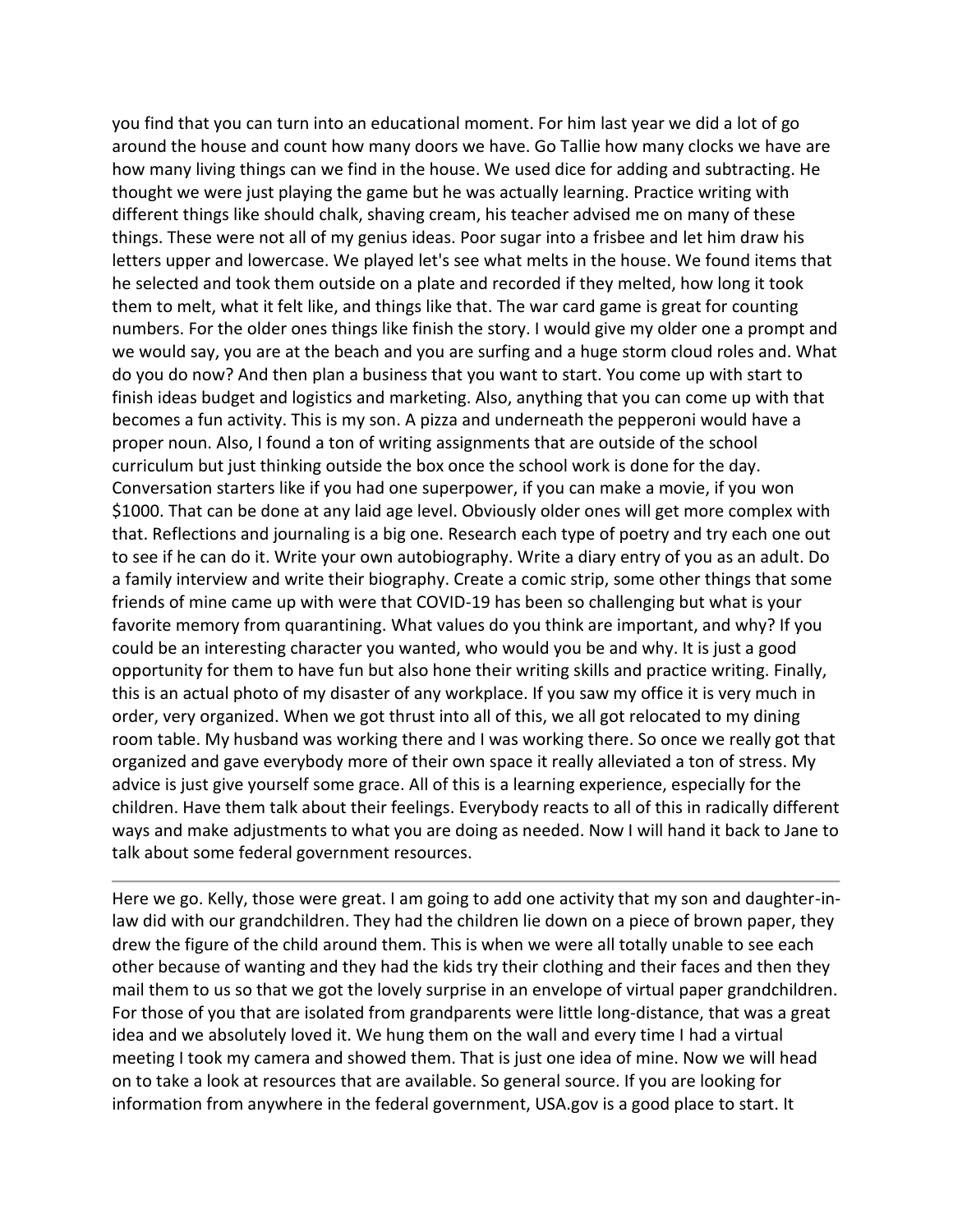contains information that all levels from preschool to graduate school or professional level. You can search by subject, you can search by state, you can search by the name of an agency. The site can also be changed to Spanish because there is a Spanish version of USA.gov. This next slide highlights, this is not truly a government site. It is a nonprofit group which provides help and guidance, in particular for new home schooling parents. They also offer help on choosing curriculum figuring out what your child needs, and some free resources that you can use. There are many such organizations that are nonprofit groups that you do not have to spend a fortune and money in order to have materials for your children. So some specific agencies and government sites with educational resources. The CDC. The CDC, in addition to providing an immense amount of material on COVID-19, on providing information on returning to work, on providing information for healthcare planners, they also have the section on back to school planning. Even if you are going to be staying home, or if you are going partially back to a hybrid school situation which is probably what will exist here in Puerto Rico for our children. These lists of looking at what you need to ask the school as a parent, what you need to be aware of, are very useful to take a look at, make some notes, or what do I want to ask my children's school when they go back to school. What do I want to do in terms of protecting my children and my family. It is a very useful resource for that. The Census Bureau has for many years had a program called statistics and schools. They have currently, and I have highlighted here the address for this, they have revised some of those materials and edit other materials and teaching at home materials that involve using information from the census. I downloaded and over the past weekend when we saw our grandchildren for the first time in a number of months, this particular book fascinated my six-year-old grandson. I know that at least that one resource works and there are many more on this particular census site having to do with the census. From the Institute for education statistics and the regional educational library program which exists for every region of the United States, and this particular case they have a full list of resources for helping to support your child's learning to read and reading at home. If you go to their full site you will find that they have numerous resources for parents, teachers, and children. The United States, this one was surprising to me. The United States court system provides educational resources for learning about our judicial branch of government, but also you will see here for learning about civics and government. The site is more suitable for slightly older children, but there are some really excellent activities and information here. Mass, this is a PBS site. PBS Kids. It has far more than just math games. In my case as a parent or grandparent, one of the skills in which I am seriously lacking as being able to teach math beyond 2+2 and 3+10 and a few multiplication facts I am abysmal at mass. This site offers some really neat games and ways to help your children learn math skills. The national oceanic and atmospheric administration has numerous educational materials from preschool through graduate school level including, and I hope that I will have a minute to go through the site, science on a sphere. That is a program that exists somewhere in virtually every region of the United States, there is one here in Puerto Rico. It is usually a huge sit for global that is interactive. If you touch it you get geographical and geological weather information about the area. I just discovered today and looking at this, they now have an app that you can put on your phone to work with science on a sphere in a virtual realm. This could be one of those supplemental things after school hours you still have to work, the kids are bored, it's not watching mindless television but it would involve using a phone or tablet. You can look at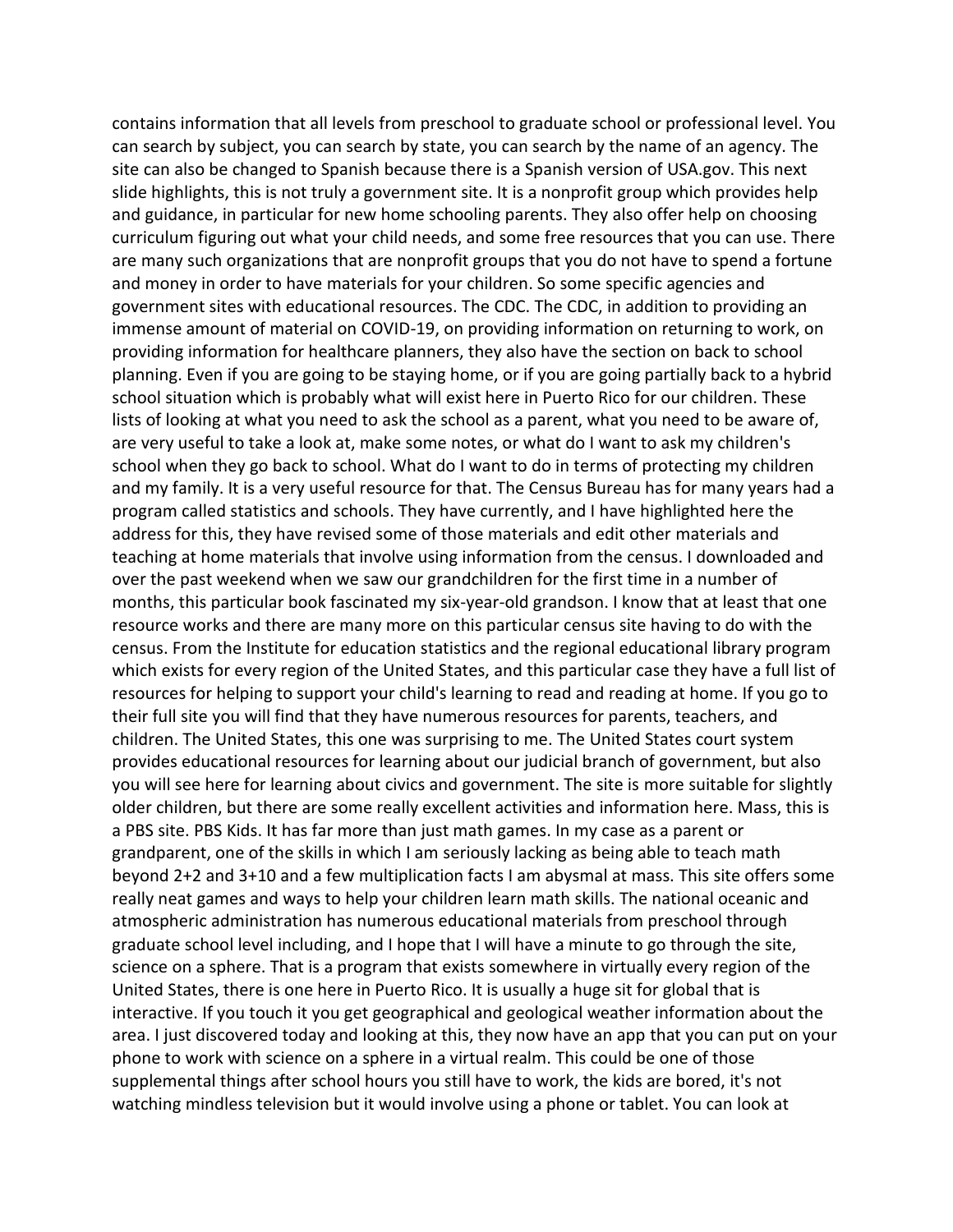science on a sphere. The U.S. geological service provides resources for teachers. That also includes resources for children, including lesson plans, and numerous other information. I love the interactive site. You can get an interactive map and check out the earthquakes in the area. Here in Puerto Rico we are having 10 to 20 daily?, Most of which we cannot feel. Once or twice a week we have one that is a pretty good shake so I am pretty fascinated by this site at the moment. They have not just information on earthquakes, but on volcanoes, on water resources that are inland. Freshwater resources and it's a very useful site for teaching some science skills. Okay, the Library of Congress is another excellent site for providing homeschool and educational resources. There is a blog on teaching with the Library of Congress. There are numerous resources here concerning history and literature that are excellent including lesson plans. The national endowment for the humanities provides excellent materials for student activities for teachers guides.. Just to see what was available at state-level resources I went to USA.gov and put in state resources homeschooling. You can also search homeschooling resources by the name of your state. This is important, I think for a couple of reasons. You can find specific resources for important sites for your states. Historical information, but also you will find how schools plan to reopen. You can find information if you think that homeschooling is something you may want to continue doing. Every state has its own set of rules and laws about how you are permitted to do that. State-level resources for homeschooling can be found at USA.gov and are very useful and interesting. Moving on. This is an example. I did not find a lot of resources in other languages. This is an example from this project. It is actually a longstanding project of the Puerto Rican Department of Education that came about of a discovery that many parents here lacked either the ability or time or the resources to help students with their homework. So this site was started to provide information to kids in Puerto Rico. Anybody can access this and use this information to complete homework and school assignments. Before I try to go to a couple of the sites do you want to mention some of these additional resources that you added here? Kelly added this list from her experience working with her kids.

Sure. We have a couple of honorable mentions here. Climate.gov has information on the different ways to approach climate and energy. It breaks things down by grade level. It has different topics and instruction methods. It is really good for people that don't know what they are doing when they are starting to teach. They offer things like climate youth engagement case studies in different virtual events. There is a lot of cool stuff there. The Peace Corps offers a lot of really cool stuff. They offer primary resources. They have lesson plans and online activities. They have things like international recipes and things you can try at home especially when you are looking for things to do because nothing is open to actually go to. They also offer great appropriate resources for cyber safety which is really all. They have a cool Internet safety challenge. They also have a games page which is pretty good. The White House historical Association offers these things called classroom resource packet that are all broken down by different aspects of the White House. Things like the designing of the White House, changes that have been made over time, first pets is a category that is really fun. First children, things like holidays at the White House. Anything that is interesting in relation to the history of the White House it self for visit the capital.gov offers lesson plans, activities, videos, and a really good virtual tour of the capital since he can't actually go there right now. And this is from their site. The American battle Monument commission. They exist to eliminate the service,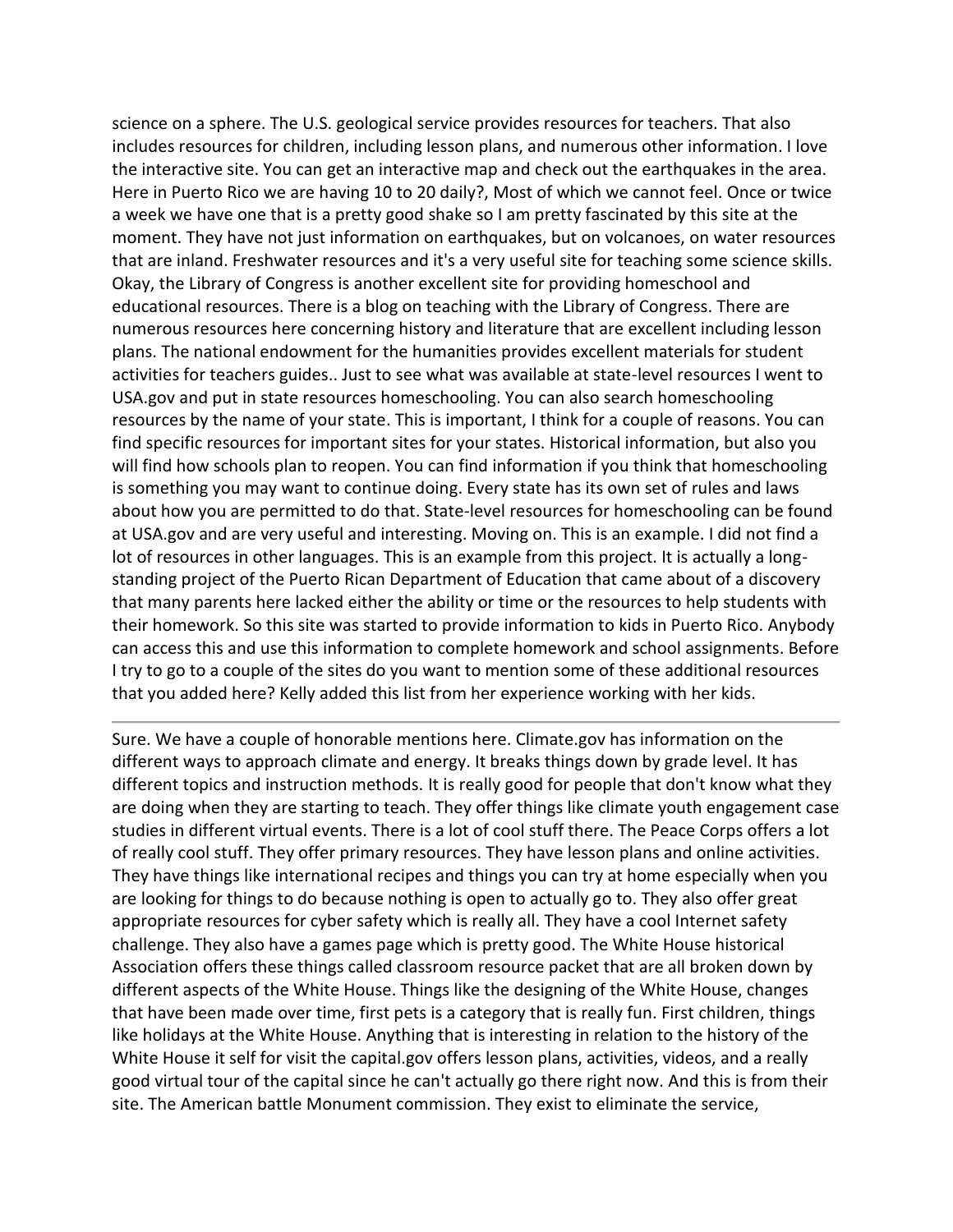experience, and sacrifice of those honored at cemeteries and memorials. They have different video resources and lesson plans. They have activities on different things like understanding sacrifice. They have a huge collection of photos from the world wars and different lesson plans based on that the Department of Energy has free resources to explore energy, building science, and solar energy. They have downloadable energy information books that are broken down by grade level. It is very helpful for all different ages.

Okay. I am going to go to screen share and see if I can spend three or four minutes highlighting a couple of my favorite sites just so you get a feel for what some of the resources we are presenting actually look like on their site. I've got the Library of Congress education resources from the Library of Congress this has so much information that it is just amazing. Their stated purpose is to allow teachers to introduce primary sources from the library's collection they are really lovely. We have read .gov. We have poetry, we have American history for elementary and middle school students. We have science. We have today in history. We have primary source sets which are sets of primary source materials of different topics. We have lesson plans that teachers have created that you can access and also use so just an idea of what is on the Library of Congress site. I'm going to go to science on a sphere so you can get a brief look at it. This is the mobile app which allows you to actually use your phone or tablet to explore the concept. And what is that? It is literally a room size global display system that uses computers and projectors to divide and display from any area of the globe information on storms, climate change, temperature, geology. If you ever get the opportunity to find the one in your area and visited it is a really fun and neat thing. You can at least now use the app that they have tried out that way. So if that little box pops up it really does help our government agencies if you do give them feedback on how you use their site and what it was like. Okay. The education portal is where you can start for all kinds of information and access the collections and opportunities for educators and students and grants. Teacher resources, this one is fun. Facilities exist all over the United States. They have facilities all around the United States. Which will help you if you call them. You can get tours, you can get help and information. One of the fun things I have done as a Boy Scout mom is get a tour of the San Juan weather station from Noah. So consider that even though you can't do it was a large group they will take you and under socially distant conditions and give you a tour of their facilities now I am going to call up, this is the Department of Education homeroom project at which you can is, it is in Spanish so I want you too much translating. What you can use the icons give you an idea of some of the kinds of things he can look at. You can do a search of the site for information. It is just one example of what is out there on a statewide level. I will stop sharing and return to the presentation so we want to say thank you for listening today and we hope that we have provided some help and hope. Kelly do you have anything else to say?

I think we are ready to jump in.

Thank you. Fantastic webinar. Let's go to the questions. First, the usual question, will the presentation be made available. Every participant with an email will email the recording and the slides. Patricia Suh said the speaker is so smart. I think that they are both pretty smart. Don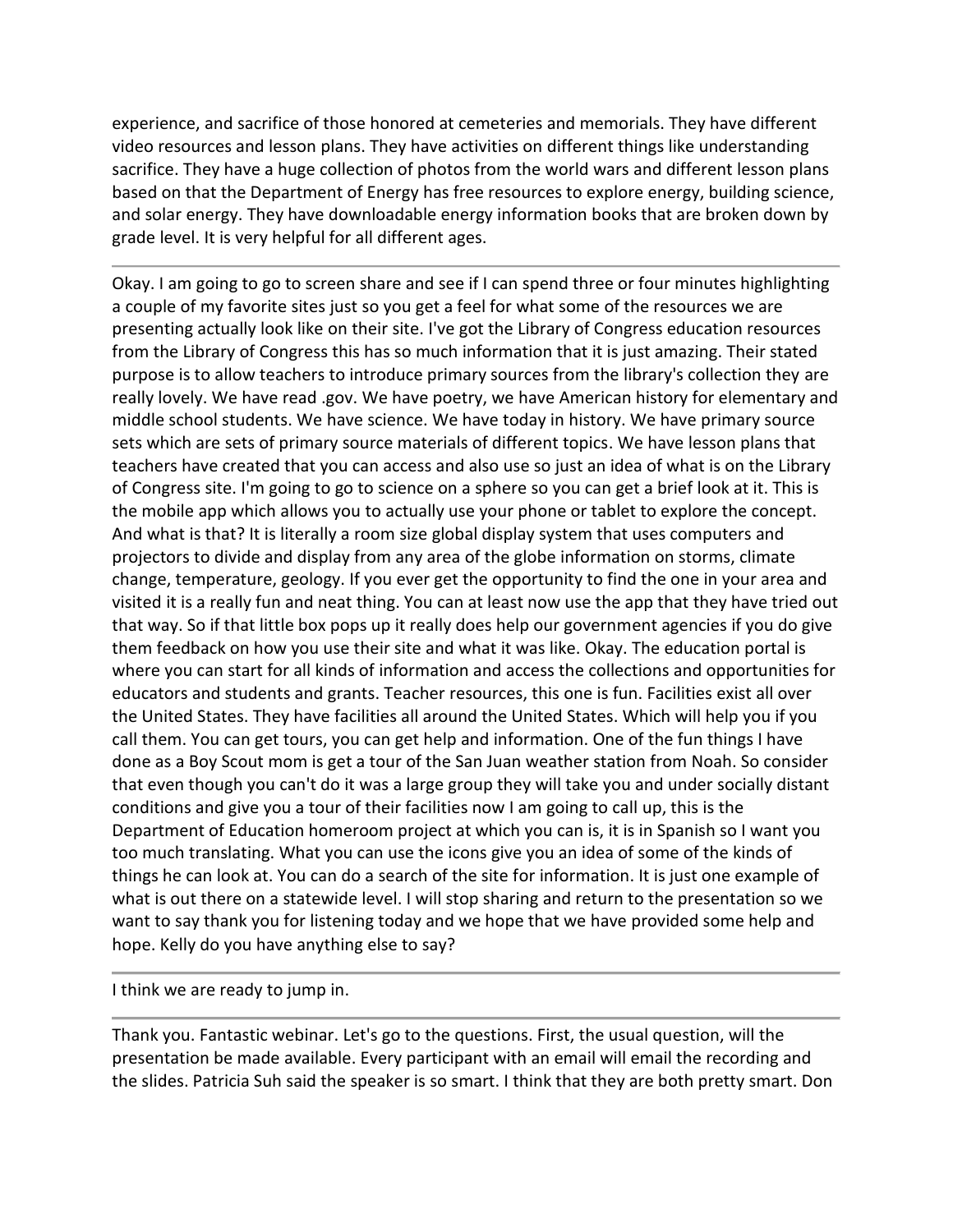said I'm a public school library and would I be able to share your information or would you prefer that they take this course with you?

Anybody can attend our sessions and can use anything on the archive. It will be tomorrow or at latest the next day. Share everything. Amy says how do you get an older child to buy into doing extra work? Mine gets miffed when I add something extra.

I can talk a little bit more about that. I mentioned that I have had some success with rewards and penalties. Obviously the required work is required and my daughter rolls her eyes when I say this of the report is required by mom, just not by school. When you do one extra assignment you get to pick an extra dessert for tonight or if you do three extra assignments you get to pick the movie for family movie night. I have done things like a jar. I have plastic eggs that were left over from Easter and I will put those in a jar. My third grade teacher did that for us and it left a lasting impression one of the rewards that they actually chose that was very motivating was that they wanted to run things over with a car. They wanted to run over a juice box and see what happened. They wanted to run over an egg and see what happens it one Saturday we spent an hour in the driveway running over things. They have done things like they want to stay up 30 minutes past the bedtime and they can get to those types of awards. Such as get creative. I also saw in the chat. They have a videogame screen time. Although we are trying to limit it it makes for a great word.

I don't totally understand this but she said can you try doing this with your child. I'm trying to supplement learning while I work. It may require taking a lunch break with her and doing an experiment on supplemental together it is a great way to bond and learn sounds all good. Candace says how about virtual school pulling with another parent.

I was talking earlier about the pods that seem to be springing up around the country . You know how it is. They listen to everyone but you. Even if you say the exact same thing. That is an interesting concept. Kelly or Jane you can jump in if you want to comment on any of these. Amy says my question is more how do I convince her to go the extra mile. Her teacher gives must do work and optional assignments. She never chooses to do the optional ones even when they are activities and opportunities that she needs. When I require her to do them she gets angry at having to do extra work. How do I get her to buy in to do something extra. Did you want to comment on that?

This is from a grandma's point of view at the moment because I'm always out from actually having parented anyone. When I have my grandchildren with me and I am responsible for them, pretty much, I don't really care that your teacher didn't say this was required, I say that it's required. The reward thing works pretty well. It can be for the older ones do you want to go have pizza later, I love the, I have some mail grandchildren, particularly the six-year-old actually loves running over things with the car. That was a great suggestion.

That was a big hit.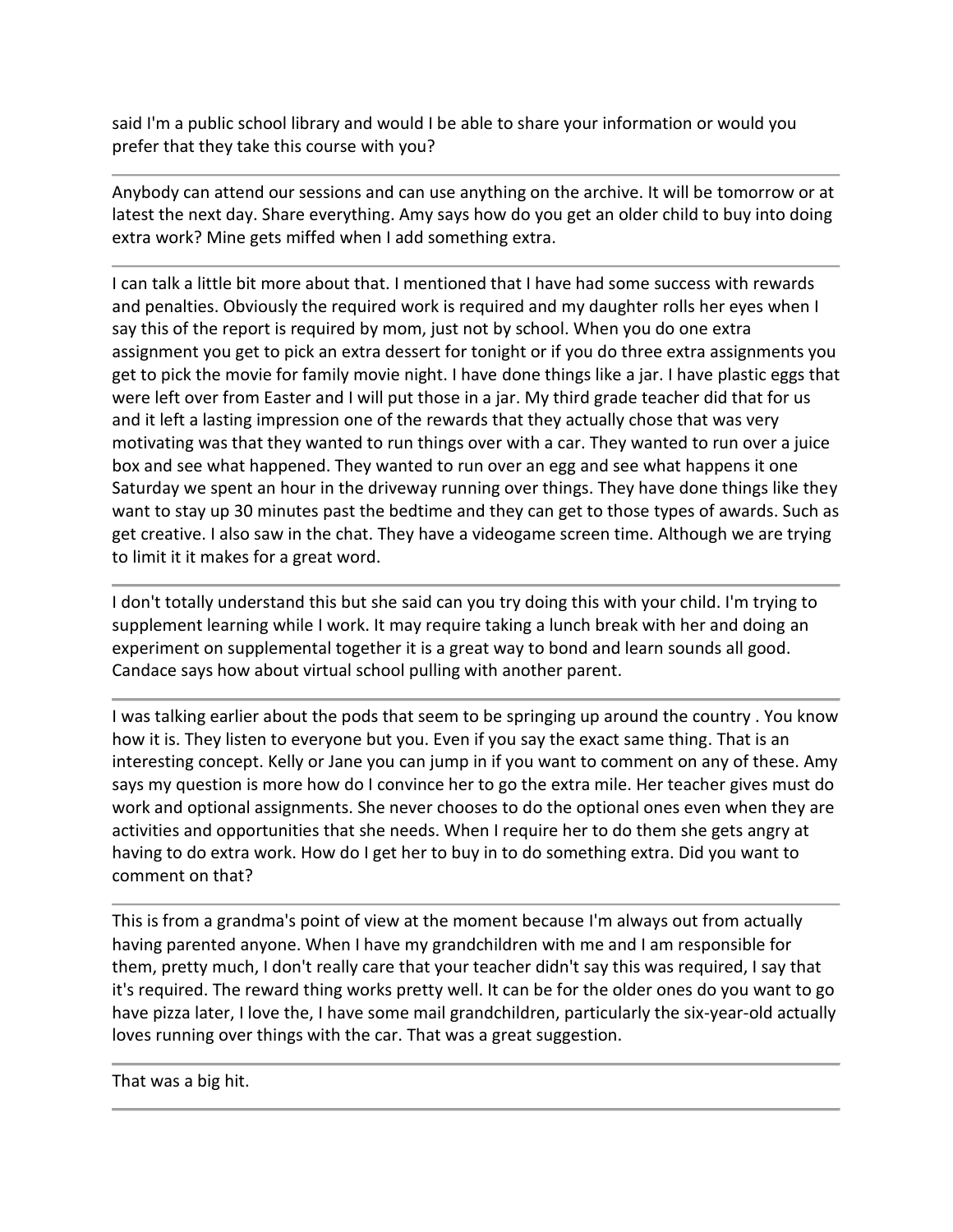Amy says that these are great resources, how do I convince them to try your suggestions. Here is Valerie my former colleague. I bribe my son with extra time credits. If he doesn't extra hour of work he can earn 15 extra minutes for Fortnite.

In my world a long time ago when there were quite some electronic things to choose from, one of the things that we did was for every, weeknights it was the only get educational television and mom and dad decide what is educational. I'm talking about before there were a lot of computer things. On weekends it was, if you want time on your video games and I'm talking we go as far back as Atari, but if you want time on your video games then for every hour you get on that videogame you're going to read a book for an hour and then he will explain what you read and then you will get the time on your video games. Bribery is good. I think that the current educational were disincentives but bribery is what it is and it works perfectly well.

Kelly mentioned it is definitely a challenge. I've tried with some success reward and penalties. Candace says what is she into. I like the pulling idea but I'm not sure how to do it. We worked on a directory for virtual learning students to connect but it is not up and running yet. Time credits are good currency. Amy says playing an annoying cat videogame on her tablet. No learning benefit at all.. Does she have friends who are parents that you are connected with I would like to start with the likes attract likes root. We are pretty new to the school district so she still has not made a lot of friends. Unfortunately we do not have close relationships with any parents.

The national archives and National Park Service are also good resources. Good point there. Getting a lot of thank you's. These are great resources. Dana said a lot of shout outs coming in now. We are little overtime but we can take questions. If you have questions please put them in the chat box. Cory, the satisfaction survey needs to go into the chat box.

It is a question. Are all these resources available to the general public?

That is the beauty of these they are all readily available.

Marcia Lense. Can you recommend apps for preschoolers and elementary kids. That is a good question. Anybody know anything about that?

I cannot officially endorse it, obviously but ABC mass has been wonderful for both of my kids. I would highly recommend it.

I would say that I cannot officially sit here and endorse but con Academy which is a free resource. It's also great for preschool and early elementary.

Type [Indiscernible] is great to help kids with the typing skills. If I can think of another one I will email it out but definitely [Indiscernible] is good for keyboard skills.

Great.